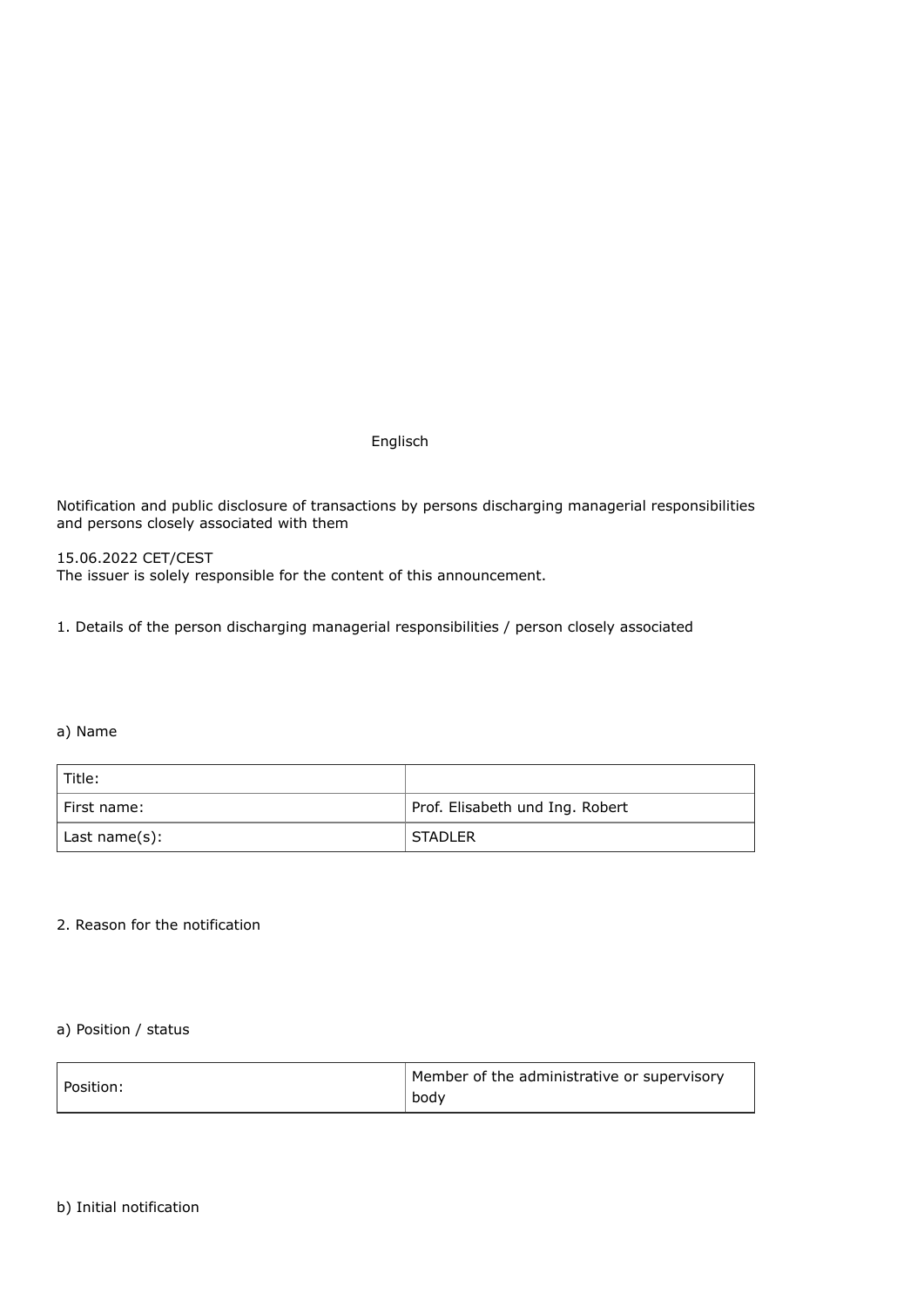3. Details of the issuer, emission allowance market participant, auction platform, auctioneer or auction monitor

a) Name

voestalpine AG

b) LEI

529900ZAXBMQDIWPNB72

4. Details of the transaction(s)

a) Description of the financial instrument, type of instrument, identification code

| Type:   | Share        |
|---------|--------------|
| l ISIN: | AT0000937503 |

## b) Nature of the transaction

Acquisition (The acquisition was made for a joint securities account of the reportable person Elisabeth Stadler (member of the supervisory board) and Robert Stadler (person closely related to this manager).

# c) Price(s) and volume(s)

| Price(s)    | Volume(s) |
|-------------|-----------|
| 26.12 EUR   | 463 Units |
| l 26.14 EUR | 389 Units |
| l 26.16 EUR | 293 Units |

### d) Aggregated information

| Price | Aggregated volume |
|-------|-------------------|
|       |                   |